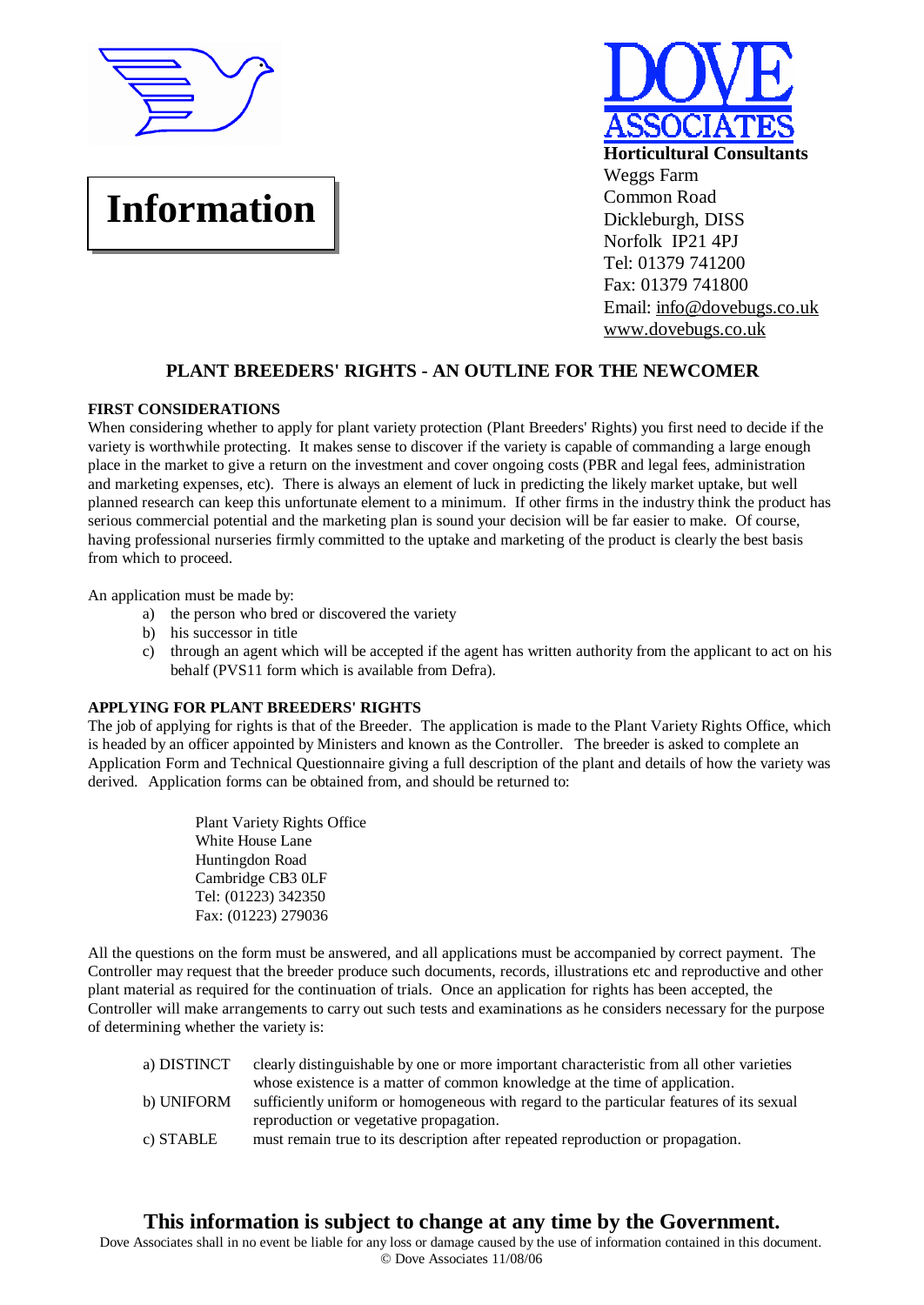Hence the term "DUS testing"

The Controller will decide the duration of these tests and examinations, but in most cases they are likely to last for a minimum of 2 years.

# **GRANTING OF PLANT BREEDERS' RIGHTS**

Once the Controller is satisfied that the appropriate conditions have been met, he will grant Plant Breeders' Rights to the applicant upon payment of the appropriate fee for the species concerned. This fee is payable before the issue of the document constituting evidence of plant breeders' rights.

# **RENEWAL OF RIGHTS**

Plant Breeders' Rights will only remain in force so long as the holder of the rights, or a person acting on his behalf, pays a renewal fee annually during the term of the rights. If the renewal fee has not been paid within 7 days from the due date notice will be given of the proposal to terminate rights.

# **NAMING**

At some stage a name needs to be proposed for the variety concerned. There are guidelines for naming and if a name does not comply with these the Controller may reject it. Until a name had been proposed the Controller is not obliged to process the application, in fact, if the Controller gives notice and a name has not been suggested it may lead to the application being abandoned. An applicant may substitute a name for one already proposed or approved, this is dependant upon the applicant proving there are valid reasons for the substitution, the name conforming to prescribed rules and the appropriate fee being paid.

If the Controller accepts a name (either original or substitute) it is advertised in the *Plants Varieties and Seeds Gazette*.

Any person may object to the name on the following grounds:

- It is the same as, or so closely resembles the name of another plant variety of the same class that it could deceive or cause confusion
- It is likely to deceive or cause confusion as to the characteristics or value of the plant, or the identity of the breeder.
- It does not conform with international usage as to the naming of cultivated plants.
- It is the same as, or likely to be confused with a trade mark (registered or applied for) or a trade name used in respect of:
	- a) reproductive material of any kind
	- b) products of the pant variety concerned or of another plant variety of the same class.
- It is liable to cause offence or is otherwise objectionable.

After rights are granted the plant variety may not be sold under any name other than its registered one. The exception to this is that a trade name or mark may be used in connection with the registered name, providing the two names are juxtaposed and the registered name is clearly recognisable. This applies both during and after the period for which the plant breeders' rights are exercisable. These provisions do not apply to reproductive material intended for export.

# **REGISTER**

The Controller keeps a register of plant varieties, including their names, for which applications have been made or granted. Anyone can inspect this register and a copy is available upon request from the Plant Variety Rights Office.

Any holder of Plant Breeders' Rights who has changed his name or address must apply to the Controller for an amendment to the register.

# **ADVICE ON PLANT BREEDERS' RIGHTS MATTERS**

The Plant Breeders' Rights Office will give enquirers any help it can by way of general information about Plant Breeders' Rights and the procedures of the office. It does not, however, undertake to:

- a) give legal advice or opinions on any subject connected with the law as to plant breeders rights
	- b) examine or express opinions on the eligibility of varieties as subjects for application of plant breeders' rights
	- c) express any opinion on agreements or other documents before they are filed in connection with formal opinions.

# **This information is subject to change at any time by the Government.**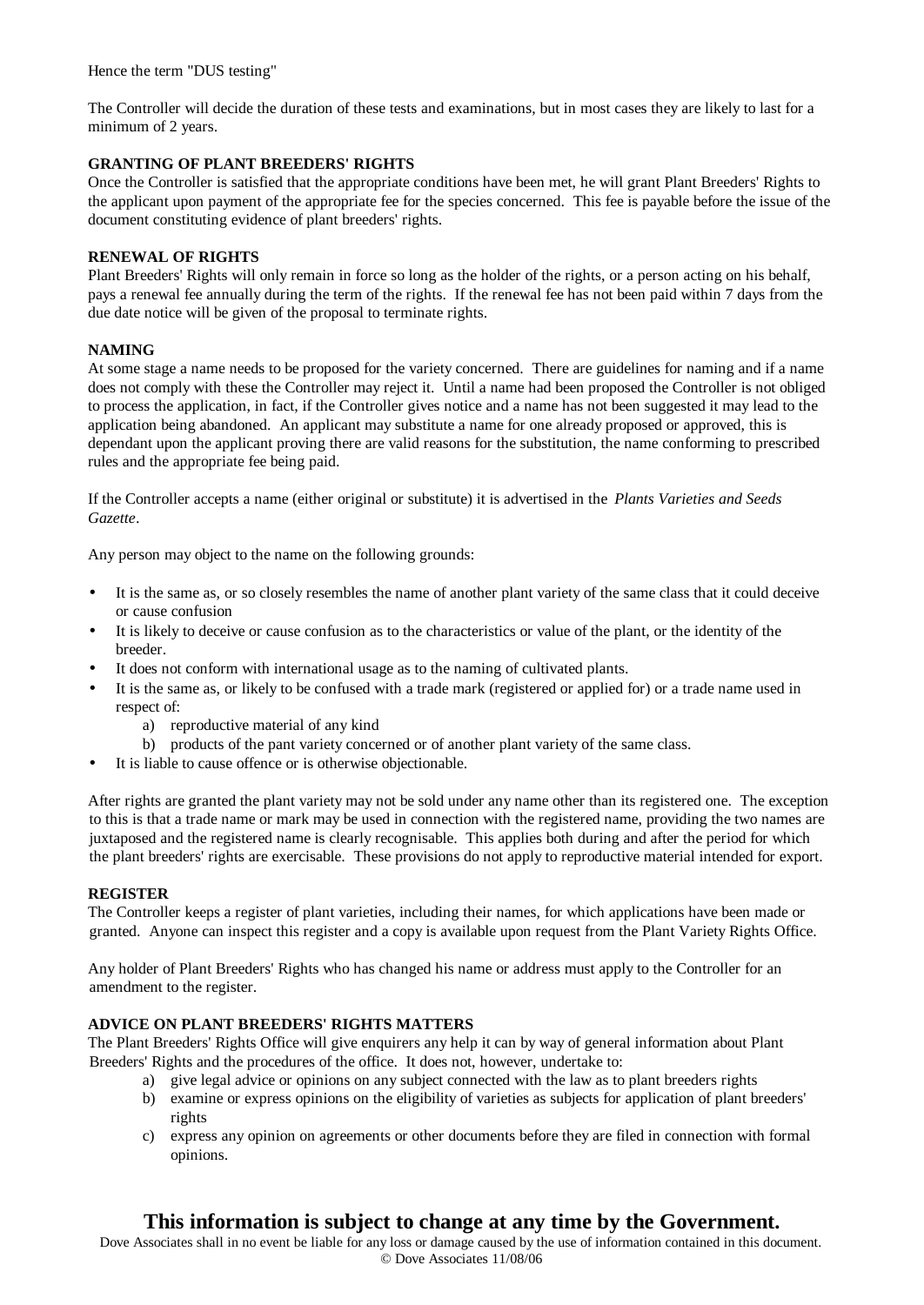It is not within the power of the Controller to comply with requests for financial assistance to obtain plant breeders' rights or to reduce or remiss any of the fees.

## **FALSE REPRESENTATIONS**

It is an offence for any person to knowingly make a false claim that he is entitled to exercise any plant breeders' rights, or rights derived from plant breeders' rights. This is true whether or not the variety in respect of which the claim is made is the subject of plant breeders' rights. The penalty for such an offence is a fine not exceeding £1,000.

# **EUROPEAN PLANT BREEDERS' RIGHTS**

The scope of the rights granted under the European title is much wider than that currently available under the UK title. The cost of obtaining European Plant Breeders' Rights is naturally higher than the UK single country fees, but it does offer a very comprehensive form of protection to the Breeder. If production is likely to be carried out in several Member States EU protection is more economical than multiple national titles. It is important to consider the value of this where the countries are likely to produce the plants for export. Another point that you should bare in mind is that if you opt solely for an EU title and at any stage relinquish it, you can not then apply for a national title. You can, however, maintain national titles behind the EU protection and revert to these if you abandon the EU title. National titles held in this way are effectively dormant, since the EU Grant takes precedence.

A word of warning - if you wish to keep this option open, you must have your national rights granted before the European rights, so the timing is very important.

More details on European Breeders' Rights can be obtained form the Plant Variety Rights Office.

# **BARB & THE SERVICE IT OFFERS TO BREEDERS**

*BARB* is an organisation working on behalf of Breeders who are its Members. It issues licences, collects the royalties due and monitors fair competition in terms of royalty declaration by its licensees. The actual creation of market interest and the generation of volume sales are the job of the Breeder himself.

BARB is an unincorporated non-profit making Association. Its Members are all Breeders or their agents who are holders of Plant Breeders' Rights, or operate those rights on behalf of another Breeder. It is they who fund the running of the organisation, the object of which is to offer licences on behalf of Holders of Rights to growers wishing to take up their protected varieties on an administratively easy and economic system for both.

For more information please contact: Ian Kennedy

General Secretary B.A.R.B. 17 Wren Centre Westbourne Road EMSWORTH Hants PO10 7SU Tel: (01243) 389532 Fax: (01243) 389509 E-mail: [info@barb.org.uk](mailto:info@barb.org.uk)

# **GENETIC FINGERPRINTING**

A service is available to check both the parentage and source of plant material where a dispute may arise. This process is not definitive but can be used as part of the evidence in case.

Contact: Department of Plant Genetics and Breeding Centre for Agricultural Research Burg. Van Gansberghelaan 109, 9820 Merelbeke Belgium

The use of AFLP (amplified fragment length polymorphism) for detecting Essentially Derived Varieties (EDV) and frauds is demonstrated on 3 case studies. Fifteen bud sports of Rhododendron simsii hybrid cultivar Hellmut Vogel, 2 Rosa varieties and 2 clones of Phalaenopsis, all alleged EDVs or frauds were analysed by AFLP. In the case of Hellmut Vogel, AFLP with 6 primer combinations proved that some bud sports were EDVs and therefore not proper varieties. The 2 Rosa varieties had identical fingerprints, thus revealing a fraud in the registration of parents for new variety Y. Phalaenopsis clones L and J were identified with 3 primer combinations as different but closely related

# **This information is subject to change at any time by the Government.**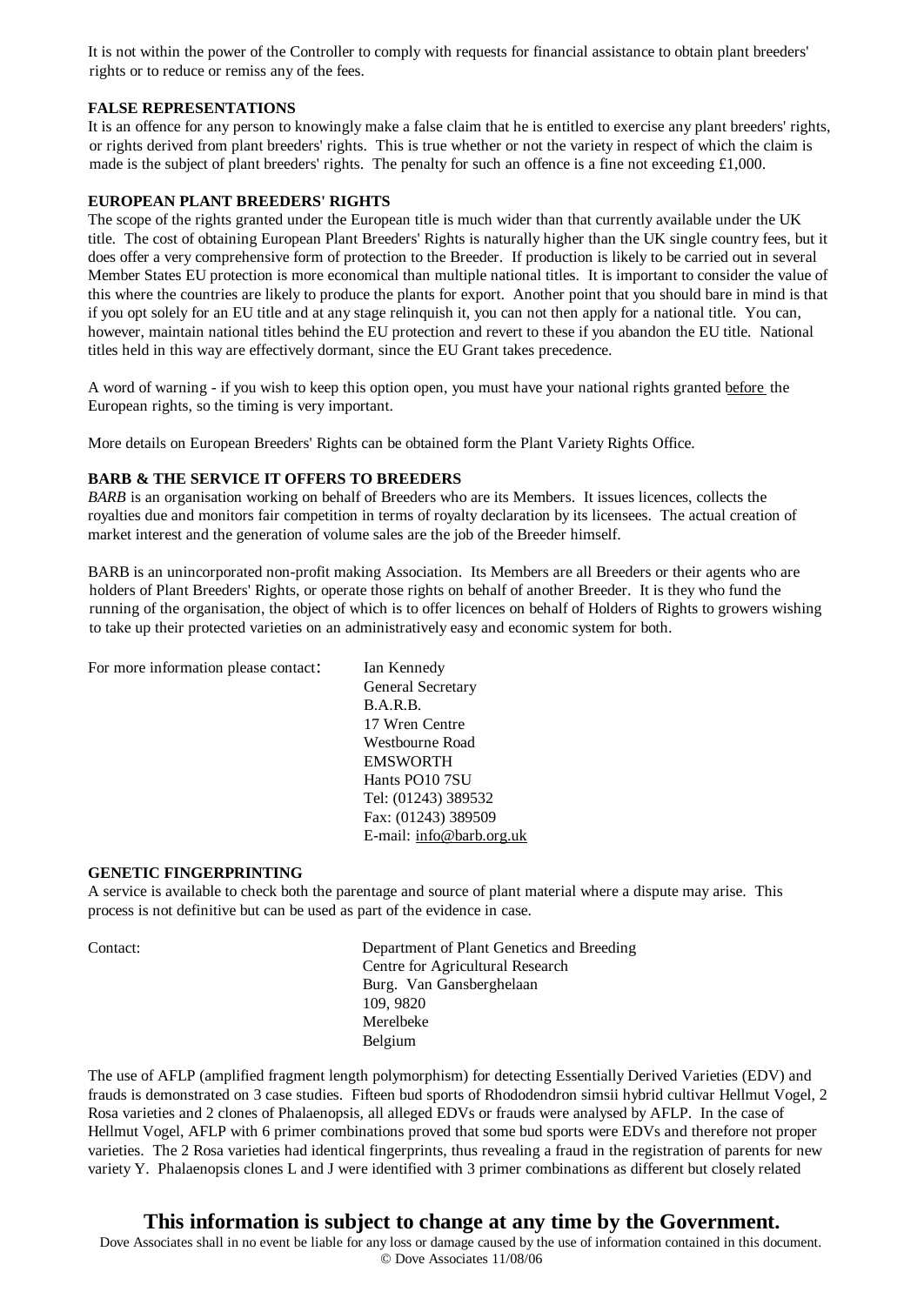clones. It is concluded that AFLP is an appropriate technique for the determination of genetic conformity as proof for disputed EDVs or fraud.

# **THE MARKETING OF ORNAMENTAL PLANT PROPAGATING MATERIAL REGULATIONS 1999.**

This regulation places obligations on the part of propagators to state, in the documentation of the plant passport, if the plant material being sold is subject to Plant Variety Rights. This regulation also covers quality issues covering the maintenance of purity and varietal identity for these plants.

# **INDEPENDENT ORGANISATIONS**

There are several independent companies who will register and place plants with overseas agents for you as a service. These people are sometimes linked to nurseries and can even offer sales of the product for you. Such contacts are:

## **Genesis**

Peter Dealtry, Genesis, 9 Portland Street, King's Lynn, Norfolk PE30 1PB E-mail: [genco@dial.pipex.com](mailto:genco@dial.pipex.com)

#### **PlantHaven**

Geoff Needham, PlantHaven, PO Box 927, Carrboro, North Carolina, 27510, USA E-mail: [geoff@planthaven.com](mailto:geoff@planthaven.com)

PlantHaven, Inc specializes in introducing plants to the North American market and handles the whole process from initial evaluations, placement, promotion and royalty administration. They are independent: only working for the breeder or the breeder's own agent. On the international front, PlantHaven is associated with similar agencies worldwide. We meet regularly to exchange "best practice" ideas and we are able to synchronise patent and PBR applications to best effect. The agencies and their territories are:

> Genesis - UK and others in EU Plantipp - Benelux, Germany Plantes du Monde - France Royalagro - Spain Plants Management - South Africa Plants Management - Australia PlantNetowrk - Japan.

The magazine PLANTS offer a wide distribution of information for new plant introductions. Available by subscription or on-line at [www.plants-magazine.com](http://www.plants-magazine.com)

Contact details for Plant Variety Protection Offices in UPOV Member States are as follows:

# **Argentina**

Instituto Nacional de Semillas (INASE) Secretaría de Agricultura, Ganadería y Pesca Ministerio de Economía y Obras y Servicios Públicos Avda. Paseo Colón 922 – 3. Piso 1063 Buenos Aires Tel: (54-11) 4349 24 97 Fax: (54-11) 4349 24 17 E-mail: [inase@sagyp.mecon.ar](mailto:inase@sagyp.mecon.ar)

# **Australia**

Registrar Plant Breeders' Rights Office PO Box 858 Canberra A.C.T. 2601 Tel: (61-2) 6272 3888 Fax: (61-2) 6272 3650 Web page: [www.daff.gov.au/agfor/pbr/pbr.html](http://www.daff.gov.au/agfor/pbr/pbr.html) **Austria**  Bundesamt und Forschungszentrum für

 Landwirtschaft Sortenschutzamt Postfach 400 Spargelfeldstrasse 91 A-1226 Wien Tel: (43-1) 732 16 40 00 Fax: (43-1) 732 16 42 11

#### **Belgium**

Ministère des classes mayennes et de l'agriculture Service de la protection des obtentions végétales et des catalogues nationaux Tour WTC/3 – 11ème étage Avenue Simon Bolivar 30 B-1000 Bruxelles Tel: (32-2) 208 37 22 Fax: (32-2) 208 37 16

**Bolivia**  Dirección Nacional de Semillas

# **This information is subject to change at any time by the Government.**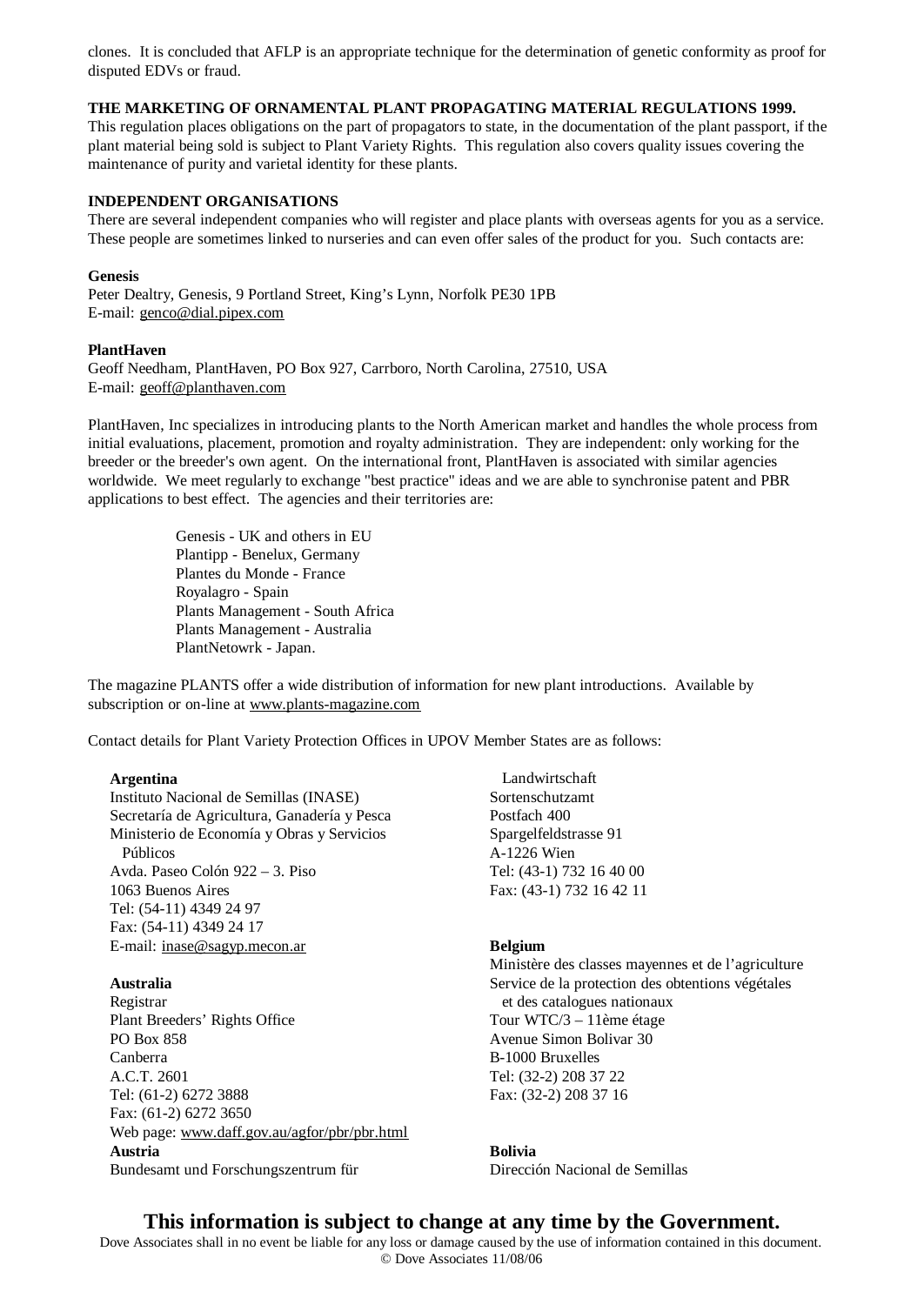Secretaría Nacional de Agricultrua y Ganadería Avda. 6 de Agosto 2006 Edif. V. Centenario Castilla 4793 La Paz Tel: (591-2) 391 953 / 391 608 Fax: (591-2) 391 953 / 391 608 E-mail: [semillas@mail.entelnet.bo](mailto:semillas@mail.entelnet.bo)

#### **Brazil**

Serviço Nacional de Proteçao de Cultivares – SNPC *(National Plant Varieties Protection Service)* Secretaria de Desenvolvimento Rural – SDR Ministério da Agricultura e do Abastecimento Esplanada dos Ministérios, Bloco D, Anexo A Térreo sala 1-12 CEP 70043-90 Brasilia DF Tel: (55-61) 218 2433/2163/2557/2549/218 24 13 Fax: (55-61) 224 28 42 / 224 5647 E-mail: [snpc@agricultura.gov.br](mailto:snpc@agricultura.gov.br)

#### **Bulgaria**

Patent Office of the Republic of Bulgaria 52 b, Dr. G M Dimitrov blvd. BG-1113 Sofia Tel: (359-2) 710 152, 717 044 Fax: (359-2) 708 325

## **Canada**

Plant Breeders' Rights Office Canadian Food Inspection Agency (CFIA) 3<sup>rd</sup> Floor, East Court Camelot Court 59 Camelot Drive Nepean Ontario K1A 0Y9 Tel: (1-613) 225-2342 Fax: (1-613) 228-6629

# **Chile**

Ministerio de Agricultura Servicio Agrícola y Ganadero Departamento de Semillas Casilla 1167-21 Santiago de Chile Tel: (56-2) 696 29 96/698 22 44 Fax: (56-2) 696 64 80

# **China**

The Office for the Protection of New Varieties of Plants Ministry of Agriculture 11 Nog Shan Guan Nan Li Beijing 100026 Tel: (86-10) 641 930 29/641 916 77 Fax: (86-10) 641 930 82/641 916 78 E-mail: [cnpvp@agri.gov.cn](mailto:cnpvp@agri.gov.cn)

Department of Science and Technology Office for the Protection of New Varieties of Forest Plants State Forestry Administration Hepingli **Beijing 100714** Tel: (86-10) 642 14 714 Fax: (86-10) 642 13 084 / 642 14 904 E-mail: [lybxpz@ihw.com.cn](mailto:lybxpz@ihw.com.cn) [lyjxpz@public.east.cn.net](mailto:lyjxpz@public.east.cn.net)

# **Colombia**

Instituto Comombiano Agropeuario (ICA) División de Semillas Calle 37 No. 8-43 Santa Fe de Bogotá Tel: (57-1) 232 4697,/ 232 8643 Fax: (57-1) 232 4695 / 288 4037 E-mail: [semilla@impsat.net.co](mailto:semilla@impsat.net.co)

#### **Czech Republic**

Ministry of Agriculture Department of European Integration Tesnov 17 117 05 Prague 1 Tel: (420-2) 2181 2472 Fax: (420-2) 2181 2970

# **Denmark**

Plantenyhedsnaevnet *(The Danish Institute of Plant and Soil Science)* Teglvaerksvij 10 Tystofte DK-4230 Skaelskoer Tel: (45) 5359 6141 Fax: (45) 5359 0166

#### **Ecuador**

Instituto Ecuatoriano de la Propiedad Intelectual Dirección Nacional de Obtenciones Vegetales Eloy Alfaro y Amazonas Edificio MAG, 3<sup>er</sup> piso **Quito** Tel: (593-2) 566 686/541 852 Fax: (593-2) 562 258 E-mail: [sectagro@impsat.net.ec](mailto:sectagro@impsat.net.ec)

# **Finland**

Plant Variety Board Plant Variety Rights Office Box 232 00171 Helsinki Tel: (358-9) 160 3316 Fax: (358-9) 160 2443 **France**  Comité de la protection des obtentions végétales 11 rue Jean Nicot F-75007 Tel: (33-1) 42 75 93 14 Fax: (33-1) 42 75 94 25

# **This information is subject to change at any time by the Government.**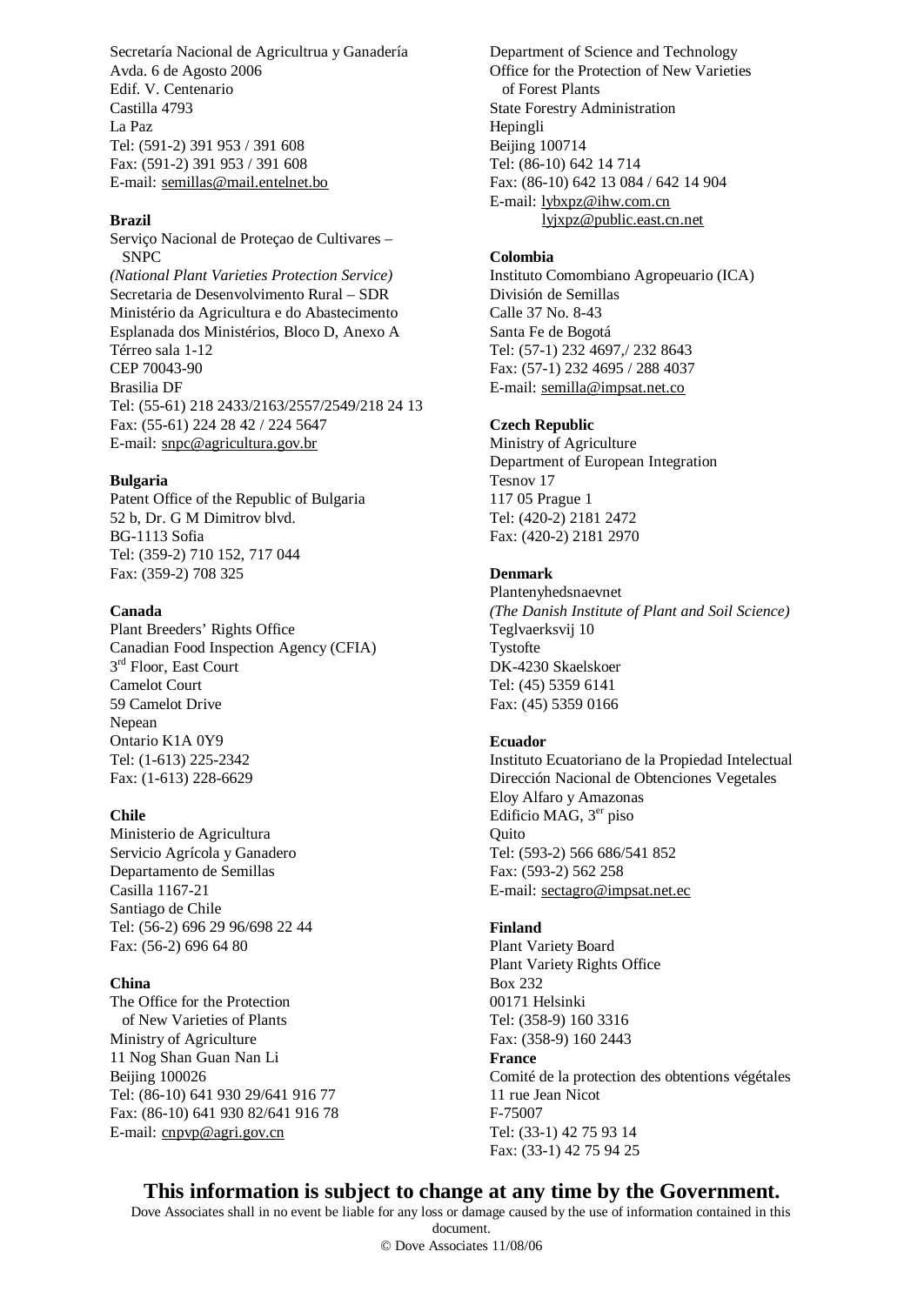#### **Germany**

Bundessortenamt Postfach 61 04 40 D-30604 Hannover Tel: (49-511) 95 66 5 Fax: (49-511) 56 33 62 E-mail: [bsa@bundessortenamt.de](mailto:bsa@bundessortenamt.de)

#### **Hungary**

Hungarian Patent Office Magyar Szabadalmi Hivatal Garibaldi-u. 2 – BP 552 H-1370 Budapest Tel: (36-1) 312 44 00 Fax: (36-1) 311 48 41/331 25 96

#### **Ireland**

Controller of Plant Breeders' Rights Department of Agriculture and Food Backweston Leixlip Co. Kildare Tel: (353) 1-628 0608 Fax: (353) 1-628 0634 E-mail: [backwest@indigo.ie](mailto:backwest@indigo.ie)

#### **Israel**

Plant Breeders' Rights Council The Volcani Centre PO Box 6 Bet-Dagan 50 250 Tel: (972-3) 968 36 69 Fax: (972-3) 968 34 92 E-mail: [ilpbr\\_tu@netvision.net.il](mailto:ilpbr_tu@netvision.net.il)

## **Italy**

Ufficio Italiano Brevetti e Marchi Ministèro dell'Industria, del Commercio e dell'Artigianato 19 via Molise I-00187 Roma Tel: (39-06) 47 05 1/488 43 54 (Div. IV) Fax: (39-06) 47 05 30 35

#### **Japan**

Seeds and Seedlings Division Agricultural Production Bureau Ministry of Agriculture, Forestry and Fisheries 1-2-1 Kasumigasei – Chiyoda-ku Tokyo 100 Tel: (81-3) 35 91 05 24 Fax: (81-3) 35 02 65 72 **Kenya**  Plant Breeders' Rights Office Kenya Plant Health Inspectorate Service (KEPHIS) Jeadquarters Waiyaki Way PO Box 49592 Nirobi

Tel: (254-2) 44 40 29/44 40 31 Fax: (254-2) 44 89 40/44 00 87 E-mail: [kephis@nbnet.co.ke](mailto:kephis@nbnet.co.ke)

## **Mexico**

Servicio Nacional de Inspección y Certificación de Semillas – SNICS Secretaría de Agricultura, Ganadería y Desarrollo Rural Lope de Vega 125-8, 2 piso Col. Chapultepec Morales 11570 Mexico D.F. Tel: (52-5) 203 9427/203 9667 Fax: (52-5) 250 6483

# **Netherlands**

Raad voor het Kwekersrecht *(Board for Plant Breeders' Rights)* Postbus 104 NL-6700 AC Wageningen Tel: (31-317) 47 80 90 Fax: (31-317) 42 58 67 E-mail: [raad.kwekersrecht@rlr.agrp.nl](mailto:raad.kwekersrecht@rlr.agrp.nl)

#### **New Zealand**

Commissioner of Plant Variety Rights Plant Variety Rights Office PO Box 130 Lincoln **Canterbury** Tel: (64-3) 325 63 55 Fax: (64-3) 325 29 46

# **Norway**

Plantesortsnemnda *(The Plant Variety Board)* Frokontrollen N-1432 Ås Tel: (47) 64 94 75 04 Fax: (47) 64 94 02 08

#### **Panama**

Dirección General del Registro de la Propiedad Industrial (DIGERPI) Ministerio de Comercio e Industrias Apartado 9658 – Zona 4 Panamá 4 Tel: (507) 227 39 87/227 25 35 Fax: (507) 227 21 39/275 604 E-mail: [digerpi@sinfo.net](mailto:digerpi@sinfo.net)

# **Paraguay**

Ministerio de Agricultura y Ganadería Dirección de Semillas (DISE) Gaspar R. de Francia No. 685 c/ Mcal. Estigarribia San Lorenzo

# **This information is subject to change at any time by the Government.**

Dove Associates shall in no event be liable for any loss or damage caused by the use of information contained in this document.

© Dove Associates 11/08/06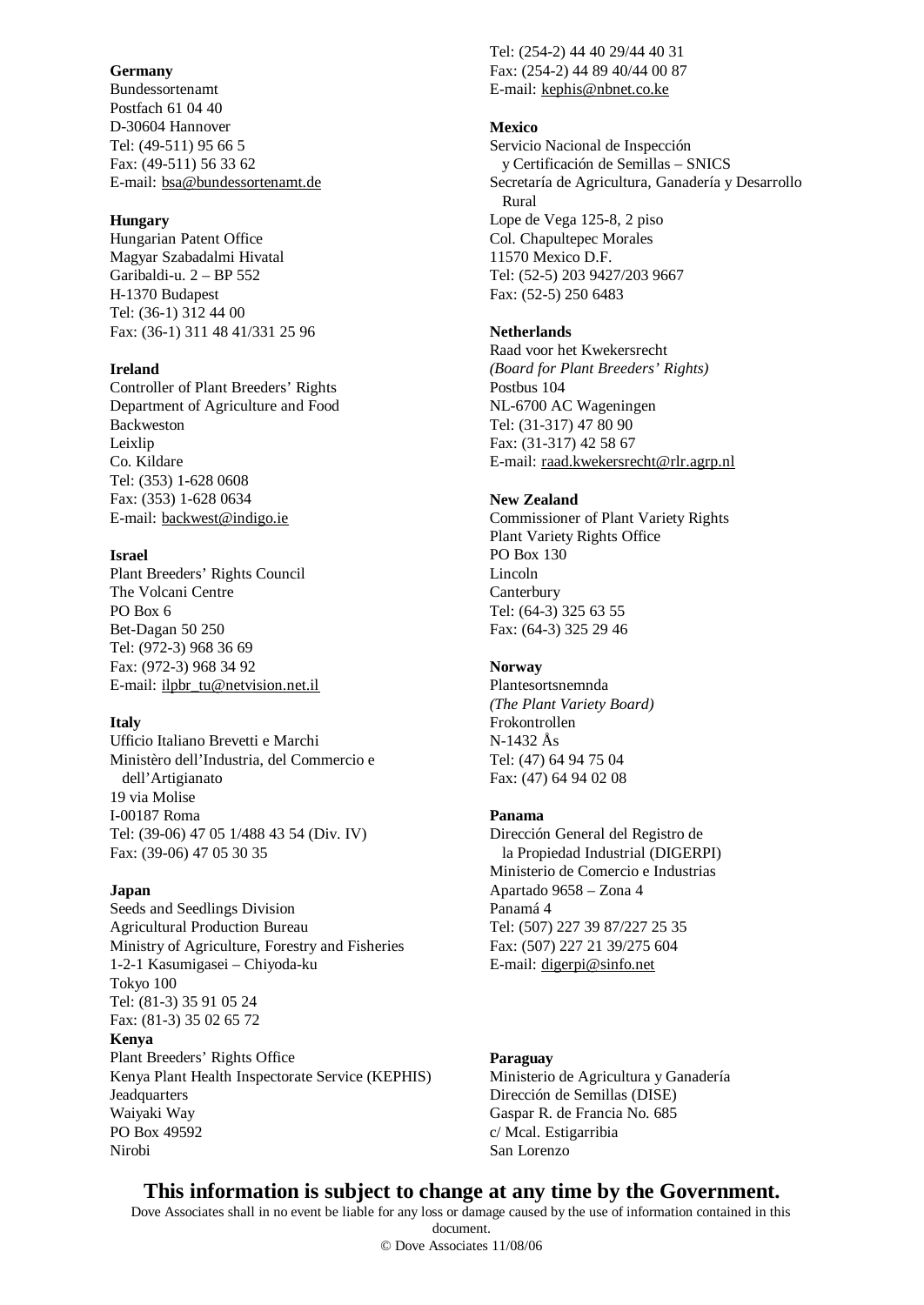Tel: (595) 21 58 22 01 Fax: (595) 21 58 46 45

#### **Poland**

Research Centre for Cultivar Testing (COBORU) 63-022 Slupia Wielka Tel: (48-61) 285 23 41 Fax: (48-61) 285 35 58 E-mail: [coboru@bptnet.pl](mailto:coboru@bptnet.pl)

#### **Portugal**

Centro Nacional de Registo de Variedades Protegidas (CENARVE) Edificio II da DGPC Tapada da Ajuda P-1300 Lisboa Tel: (351-1) 362 16 07/363 36 01/02 Fax: (351-1) 362 16 06 E-mail: [ed2.tapada@dgpc.mailpac.pt](mailto:ed2.tapada@dgpc.mailpac.pt)

#### **Republic of Moldova**

State Commission for Crops Variety Testing and Registration Ministry of Agriculture Bul. Stefan cel Mare 162 CP 1873 2004 Chisinau Tel: (373-2) 24 62 22 Fax: (373-2) 24 69 21

## **Russian Federation**

State Commission for the Russian Federation for Selection Achievements Test and Protection Orlicov per., 1/11 107139 Moscow Tel: (7-095) 204 49 26 Fax: (7-095) 207 86 26 E-mail: [desel@agro.aris.ru](mailto:desel@agro.aris.ru) Web site: [www.angelfire.com/mis/soundsbyte](http://www.angelfire.com/mis/soundsbyte)

#### **Slovakia**

Ministry of Agriculture Dobrovicova 12 812 66 Bratislava Tel: (421-7) 306 62 90 Fax: (421-7) 306 62 94

# **Slovenia**

Ministrstvo za kmetijstvo. gozdarstvo in prehrano (MKGP) Urad RS za varstvo in registracijo sort rastlin *(Plant Variety Protection and Registration Office)* Parmova 33 1000 Ljubljana Tel: (386-61) 136 33 44/136 34 82 Fax: (386-61) 136 33 12 E-mail: [UVRSR@gov.si](mailto:UVRSR@gov.si)

**South Africa**  National Department of Agriculture

Directorate: Genetic Resources PO Box 25322 0031 Gezina Tel: (27-12) 808 03 65 Fax: (27-12) 808 03 65

#### **Spain**

Oficina Espanola de Variedades Vegetales (OEVV) Instituto Nacional de Investigación y Tecnología Agraír y Alimentaria Ministerio de Agricultura, Pesca y Alimentación José Abascal, 4-7<sup>a</sup> pl. E-28003 Madrid Tel: (34-91) 347 66 00 Fax: (34-91) 594 27 68

#### **Sweden**

Statens växtsortnämnd Box 1247 S-171 24 Solna Tel: (46-8) 783 12 60/783 12 61 Fax: (46-8) 83 31 70

#### **Switzerland**

Bundesamt für Landwirtschaft Büro für Sortenschutz Mattenhofstr. 5 CH-3003 Bern Tel: (41-31) 322 25 24 Fax: (41-31) 322 26 34

# **Trinidad**

Controller (Ag) Intellectual Property Office Ministry of Legal Affairs 34 Fredrick Street Port of Spain Tel: (1-868)625 9972/627 95 67 Fax: (1-868)624 1221 E-mail: [Controller.IPOffice@opus.co.tt](mailto:Controller.IPOffice@opus.co.tt)

#### **Ukraine**

State Patent Office of Ukraine 8 Lvov Square 254655 Kiev 53, GSP-655 Tel: (880-44) 212 50 82 Fax: (880-44) 212 34 49

#### **United Kingdom**

The Plant Variety Rights Office White House Lane Huntingdon Road Cambridge CB3 0LF Tel: (44-1223) 34 23 81 Fax: (44-1223) 34 23 86

# **This information is subject to change at any time by the Government.**

Dove Associates shall in no event be liable for any loss or damage caused by the use of information contained in this document.

© Dove Associates 11/08/06